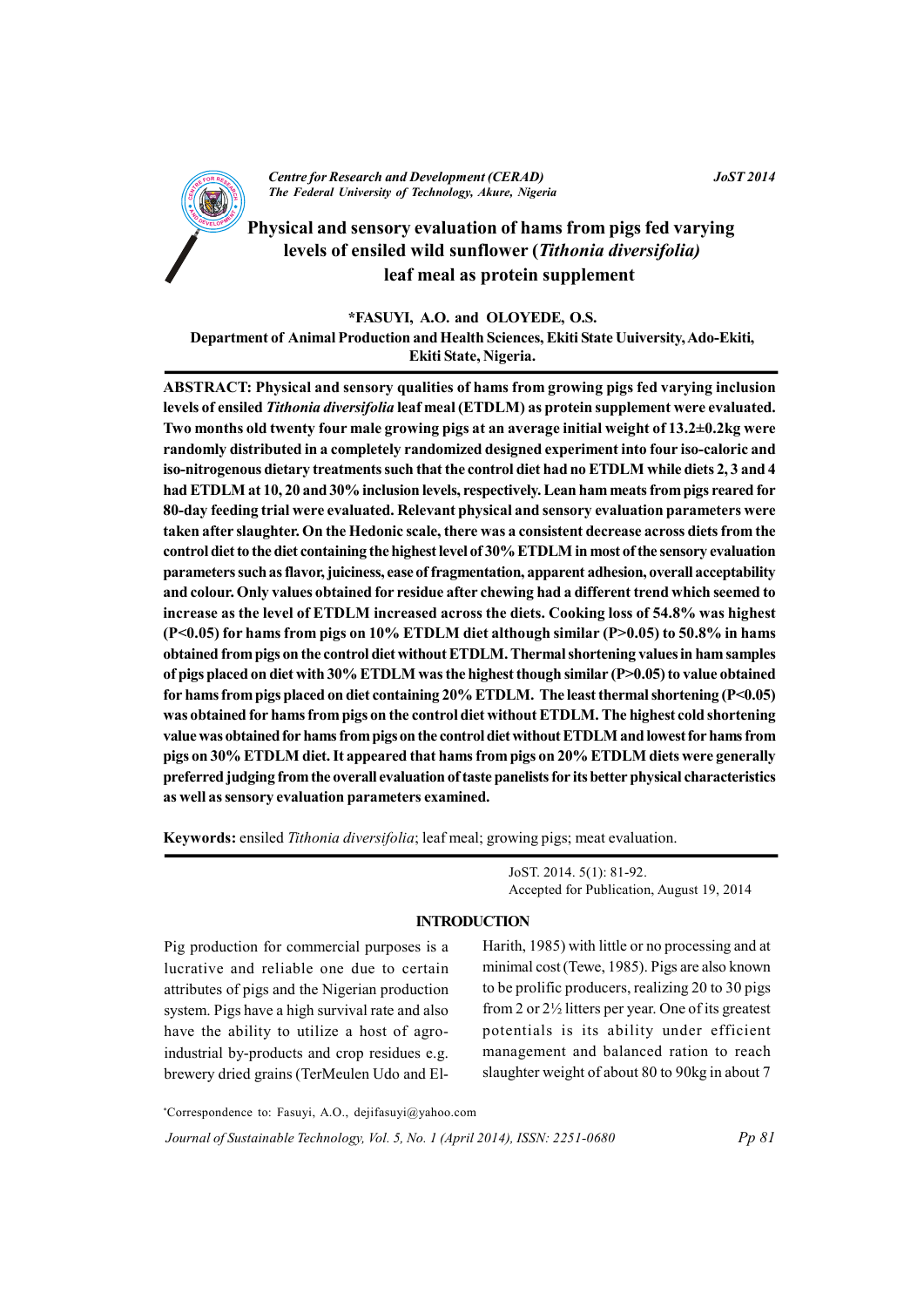to 8 months, thus, making it one of the most efficient feed converters when offered a balanced diet. However, the production of pig is usually constrained by high cost of production in a commercial pig enterprise (Tewe, 1985). Dwindling profit in a pig enterprise is a function of poor quality feeds resulting from unbalanced rations and competition that exists between man and livestock for some of the feed raw materials. Fortunately, studies have shown that some unconventional plants and their byproducts can replace some of the ingredients used in the formulation in pig rations. Additionally, the quality of meat depends largely on the quality of the feed being fed to an animal (Ikeme, 1990).

Green leaf has been recognized as cheap and abundant source of protein, and its ability to synthesize amino acids from a wide range of virtually unlimited and readily available primary materials such as water, carbohydrate and atmospheric nitrogen acknowledged. For example, leaves of cassava, *Glyricidia* and *Leucaena* have been reported to be rich in proteins, minerals, vitamins  $(B_1, B_2,$  and C) and carotenes, but their high fibre content limit their consumption in sufficient quantity to meet protein needs of monogastric animals (Agbede and Aletor, 2004; Fasuyi and Aletor, 2005).

*Tithonia diversifolia* which is also known as Mexican sunflower or wild sunflower, is a leguminous herb that has being found to be high in crude protein and also sufficient for feeding live stock (Olayeni *et al.*, 2006), thus having the tendency of protein supplementation in livestock feeds. Tithonia diversifolia from various studies were analysed to contain 28.5% crude protein (Katto and Salazar, 1995), 18.9% CP, 13.2% ash, 5.5% ether extract, 11.0% CF and 51.4% NFE O( lay ine *et al.,* 2 600 ), 22 51. % CP (Wambui *et al*., 2005). The CP content of 28.5% in *Tithonia diversifolia* leaf meal is higher compared to other leaf meals like Colliandra (18.9% CP), Alfalfa leaf meal  $(20.0\% \text{ CP})$  and sweet potato leaf meal  $(14.0\% \text{ CP})$  (Katto and Salazar, 1995).

Physical characteristics (which include cooking loss, cold shortening and thermal shortening) and sensory or organoleptic properties of meat (flavour, juiciness, tenderness, acceptability and colour) are measures used to determine the quality of processed meat (Ikeme, 1990; FAO, 1995).

The aim of this study is therefore to investigate the physical and sensory characteristics of the meat samples (ham) from grown pigs fed varying levels of *Tithonia diversifolia* leaves biofermented with molasses.

#### **MATERIALS AND METHODS**

# **Location and preparation of the test ingredients (sun-d ir ed ne siled** *Tithon ai dive sr ifolia* **leaf meal,ETDLM)**

The experiment was carried out in the Teaching and Research Farm of Ekiti State University. Leaves of *T. diversifolia* were harvested fresh from maturing *T. diversifolia* plants with sharp knives from the top to the middle of the plant when the first inflorescence had opened in 60-80% of *Tithonia* plants. Harvesting of the leaves was done in Ekiti State University, within Ado-Ekiti, a town in the Southwest Nigeria in the rain

forest zone on latitude  $7^{\circ}$  40' North of the equator and longitude  $5^{\circ}$  15' East of the Greenwich Meridian with ambient temperature,  $25-37^{\circ}\text{C}$ ; relative humidity, 70%; wind, SSW at 11mph  $(18km/h)$ ; barometric pressure, 29.68' Hg(F). They were chopped with a sharp kitchen knife into small pieces of about 2-3 cm before ensiling. The chopped leaves were ensiled with 4% molasses of the total weight of *T. diversifolia* leaves. The ensiled material was kept in an airtight plastic for a period of 21 days for proper fermentation (Fasuyi *et al.*, 2010). At the end of 21 days,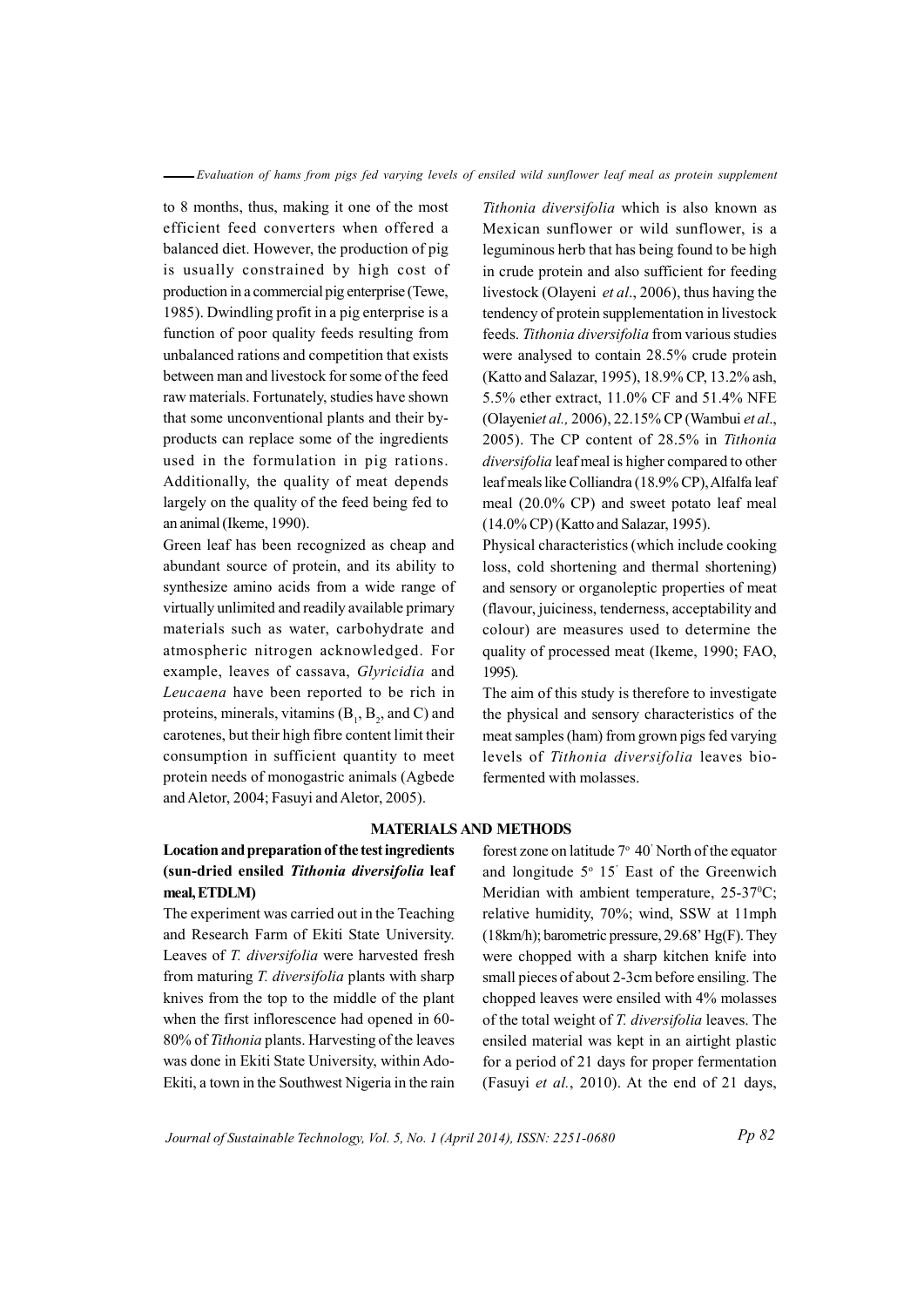moisture content and pH of the silage were recorded and the silage formed was sundried. Sun-drying was carried out to facilitate a further elimination of inherent anti-nutrients and to ensure a proper mix of ETDLM with other feed components. Sun-drying was done for 4 days to achieve an even drying to  $12-13%$  moisture content. The silage formed was taken then milled. Samples of ETDLM were analysed for proximate and chemical composition before the inclusion of the dried samples into the diets.

# **Experimental animals, experimental design and animal management**

A total of twenty four  $(24)$  male growing pigs (about  $2^{1/2}$  months old) of crosses of Large

White breed with a mean body weight of  $13.3 \pm 0.5$ kg were used for this study. The experimental pigs were given adequate veterinary attention and antibiotics to prevent carry-over ailments from the original source. Experimental animals were randomly allocated to individual pens. The completely randomized experimental design was adopted.

## **Feeding trial**

The feeding trial proper was carried out at the Piggery Unit of the Teaching and Research Farm of Ekiti State University, Ado-Ekiti for a period of 80 days. The growing pigs were individually fed a standard growing diet (18.6% CP; 12.55MJ kg<sup>-1</sup> DE;  $6.9\%$  CF; 4.8% fat) for a 10-day pre-trial

| <b>Ingredients</b>              | Diets (% inclusion levels of ETDLM) |           |           |                  |  |  |
|---------------------------------|-------------------------------------|-----------|-----------|------------------|--|--|
|                                 | Diet 1 (Control)                    | Diet 2    | Diet 3    | Diet 4           |  |  |
|                                 | 0% ETDLM                            | 10% ETDLM | 20% ETDLM | <b>30% ETDLM</b> |  |  |
| Maize                           | 35.00                               | 30.00     | 25.00     | 20.00            |  |  |
| <b>SBM</b>                      | 15.00                               | 10.00     | 10.00     | 5.00             |  |  |
| <b>PKC</b>                      | 10.00                               | 20.00     | 15.00     | 15.00            |  |  |
| <b>BDG</b>                      | 12.50                               | 12.50     | 12.50     | 12.50            |  |  |
| Wheat offals                    | 20.00                               | 10.00     | 10.00     | 10.00            |  |  |
| Fish meal                       | 2.00                                | 2.00      | 2.00      | 2.00             |  |  |
| *ETDLM                          | 0.00                                | 10.00     | 20.00     | 30.00            |  |  |
| Bone meal                       | 4.00                                | 4.00      | 4.00      | 4.00             |  |  |
| Oyster shell                    | 1.00                                | 1.00      | 1.00      | 1.00             |  |  |
| ** Premix                       | 0.25                                | 0.25      | 0.25      | 0.25             |  |  |
| Salt (NaCl)                     | 0.25                                | 0.25      | 0.25      | 0.25             |  |  |
| Total                           | 100.00                              | 100.00    | 100.00    | 100.00           |  |  |
| <b>Analysed Composition (%)</b> |                                     |           |           |                  |  |  |
| CP                              | 18.62                               | 18.89     | 18.91     | 18.88            |  |  |
| <b>CF</b>                       | 6.97                                | 7.84      | 9.31      | 12.45            |  |  |
| EE                              | 4.77                                | 5.27      | 4.98      | 5.26             |  |  |
| Ash                             | 7.06                                | 13.95     | 12.72     | 12.74            |  |  |
| MC.                             | 8.33                                | 9.74      | 12.55     | 9.92             |  |  |
| <b>CHO</b>                      | 54.27                               | 45.30     | 42.55     | 43.47            |  |  |

|  |  |  |  |  |  |  | Table 1: Gross composition (%) of the experimental diets |  |
|--|--|--|--|--|--|--|----------------------------------------------------------|--|
|--|--|--|--|--|--|--|----------------------------------------------------------|--|

SBM-sovbean meal; PKC-palm kernel cake; BDG-brewery dried grains; CF-crude fibre; CP-crude protein; EEether extract; MC-moisture content; CHO-carbohydrate; \*ETDLM, sun-dried ensiled Tithonia diversifolia leaf *meal*

\*\* Premix contained: vitamins  $A(10,000,000iu)$ ;  $D(2,000,000iu)$ ;  $E(35,000iu)$ ;  $K(1900mg)$ ; B12 (19mg); Riboflavin (7,000mg); Pyridoxine (3800mg); Thiamine(2,200mg); D Pantothenic acid(11,000mg); Nicotinic acid (45,000mg); Folic acid(1400mg); Biotin (113mg); and Trace elements as  $Cu(8000mg)$ ; Mn (64,000mg); Zn  $(40,000mg)$ ; Fe(32,000mg); Se(160mg); I2 (800mg) and other items as  $Co(400mg)$ ; Choline (475,000mg); *Methionine (50,0 00 mg); BHT (5,000mg) and Spiramycine (5,000mg) per 2.5kg.*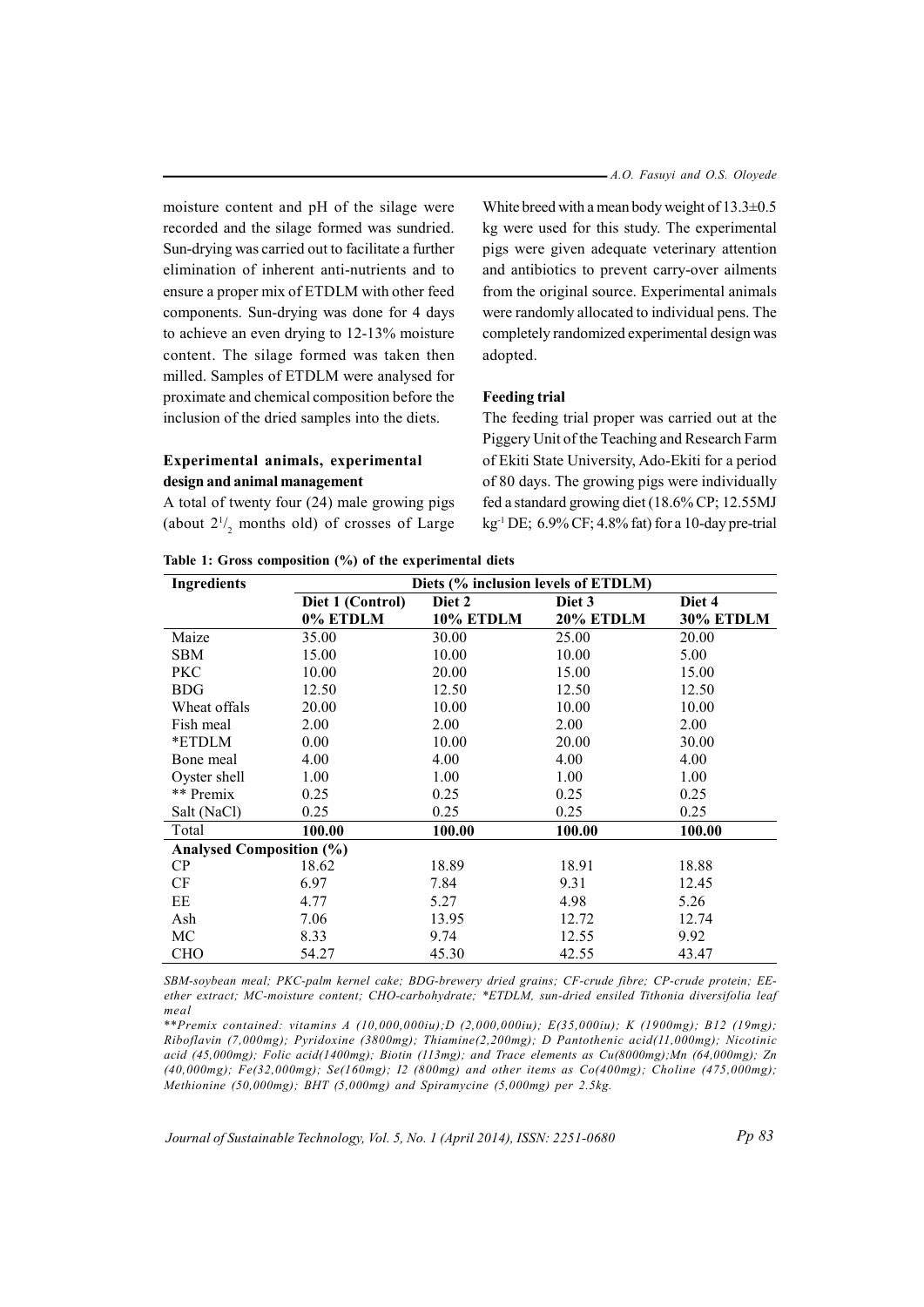| rear mear (TDLM) and ensued TDLM (ETDLM) |              |              |  |  |  |
|------------------------------------------|--------------|--------------|--|--|--|
|                                          | <b>TDLM*</b> | <b>ETDLM</b> |  |  |  |
| Dry matter, %                            | 11.0         | 13.0         |  |  |  |
| % of DM                                  |              |              |  |  |  |
| Crude protein                            | 20.6         | 21.3         |  |  |  |
| Crude fibre                              | 18.9         | 15.3         |  |  |  |
| Ether extracts                           | 4.0          | 5.2          |  |  |  |
| Carbohydrate                             | 42.5         | 57.1         |  |  |  |
| Ash                                      | 14.0         | 14.7         |  |  |  |
| pH                                       | 6.35         | 3.76         |  |  |  |
| Antinutrients (mg/100g)                  |              |              |  |  |  |
| Phytin                                   | 79.1         | 51.1         |  |  |  |
| Tannin                                   | 0.39         | 0.21         |  |  |  |
| Oxalate                                  | 1.76         | 0.33         |  |  |  |
| Saponin                                  | 2.36         | NA           |  |  |  |
| Alkaloid                                 | 1.23         | 0.75         |  |  |  |
| Flavonoid                                | 0.87         | 0.74         |  |  |  |

-Evaluation of hams from pigs fed varying levels of ensiled wild sunflower leaf meal as protein supplement Table 2: Proximate/Chemical characteristics of Tithonia diversifolia

Means are for duplicate determination

NA, not available

\*Source: Fasuyi et al (2010); Fasuyi and Ibitayo (2011).

acclimatization period. Four diets (D1, D2, D3 and D4) were formulated to contain about 19.0% crude protein and 12.55MJ kg<sup>-1</sup> digestible energy (Table 1).

The control diet (D1) was a standard growing diet for pigs without ensiled T. diversifolia. The other three diets were compounded such that sun-dried ensiled T. diversifolia leaf meal (ETDLM) partially replaced maize and palm kernel cake and also replaced soybeans at 10, 20 and 30% inclusion levels in D2, D3 and D4, respectively. Daily feeding rate was 3.30% of the pigs' live weight (Chhay and Preston, 2005). Water was given to the pigs ad libitum throughout the period of the experiment.

## **Phytochemical Screening of ETDLM**

The extraction and precipitation of phytin in the fresh and dried leaves was done by the method of Wheeler and Ferrel (1971), while iron in the precipitate was determined as described by Makower (1970). Phytin was determined by

using a 4:6 Fe/P ratio to calculate phytin phosphorous and multiplying the phytin phosphorous by 3.55 as suggested by Young and Greaves (1940). Oxalate content was determined by the titrimetric method of Moir (1953) as modified by Ranjhan and Krishna (1980). Where extracts were intensely coloured. they were decolourised with activated charcoal (Balogun and Fetuga, 1980). The polyphenols (tannic acid) was determined by extracting the dried and finely blended TDLM (250 mg in 10 ml of 70% aqueous acetone) for 2 hrs at 30 oC using Gallenkamp orbital shaker (Survey, UK). Pigments and fats were first removed from the leaves by extracting with di-ethyl ether containing 1% acetic acid. Thereafter, the total polyphenols (as tannic equivalent) were determined in  $0.05$ ,  $0.2$  or  $0.5$  ml aliquot using Folin Ciocalteu (Sigma) and standard tannic acid  $(0.5 \text{ mg/ml})$  as described by Makkar and Goodchild (1996). Alkaloid determination was done using the method of Harbone (1973) while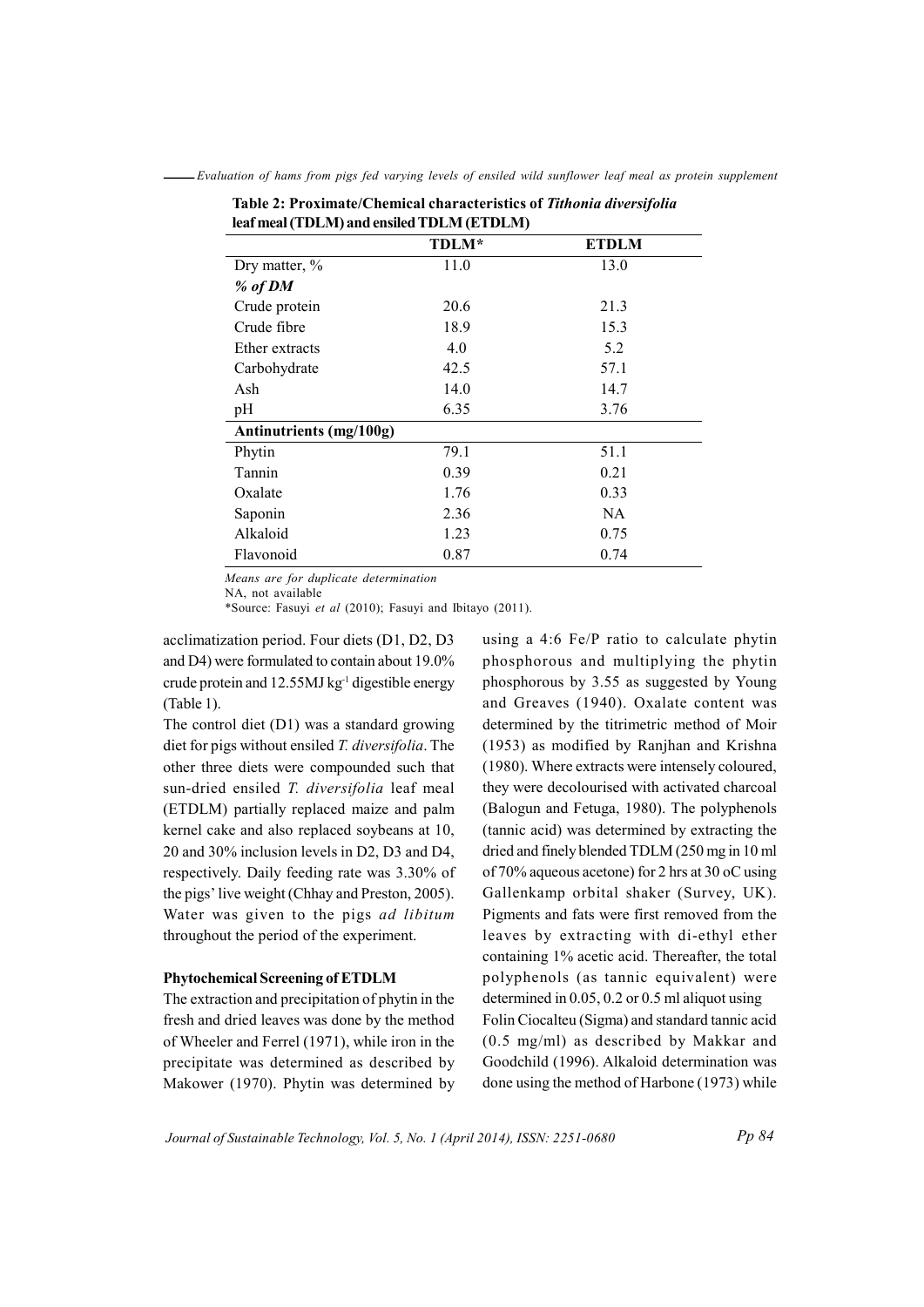flavonoid determination was by the method described by Boham and Kocipai-Abyazan (1974). Saponin content was assayed by the techniques of Rodriguez et al. (1986).

## **Slaughter Process**

After the 80-day feeding trial, the pigs were slaughtered. About eighteen hours prior to slaughtering of pigs, the animals were put on starvation. The slaughtering process involved stunning and immobilization of the animals using a sledge hammer followed by bleeding which was done by cutting the jugular vein using a sharp knife. Singeing, washing, evisceration and cutting of carcass into primal cuts were thereafter done

#### **Meat Evaluation of the Slaughtered Pigs**

Meat samples used were semi-membranous muscles obtained from the left ham muscles of pigs selected from each dietary treatment. The meat samples were trimmed free of external fat before they were cut into various sizes. These samples were labeled for physical and sensory evaluations.

# **Physical Evaluation of Meat Samples Cooking** loss

This was expressed as a percentage. This is the difference in the weights of a primal sample chops before and after cooking. The ham muscles cut into pieces from individual animals were weighed, replicated thrice and the values noted for initial weight  $(Wi)$ . These samples were put individually in heat resistance polythene bags with separate means of identification and were boiled in a moist heat at 100°C to an internal temperature of  $70^{\circ}$ C for 20 minutes using a stove. They were cooled to room temperature, blotted dry and weighted. The percentage cooking losses were then calculated (Mahendraker et al., 1988).

## **Cold shortening**

Cold shortening was the difference between the lengths of a primal sample chops before  $(L<sub>i</sub>)$  and after  $(Lf)$  refrigerating expressed as a percentage. Samples of the ham muscle from individual pigs were cut into various lengths and the values were noted for initial length. The samples were frozen at temperature less than -4°C for 24 hours. The samples were removed and then measured again to get the final length  $(L<sub>i</sub>)$ . Then the percentage cold shortening were calculated (Mahendraker *et al.*, 1988).

## **Thermal shortening**

After calculating the values of cold shortening. meat samples were defrosted and put into a perforated foil paper and boiled in an oven at 175 $\degree$ C for 30 minutes. The lengths from these meat samples was measured again after cooling to get the value of thermal shortening (Mahendraker et al., 1988).

### **Sensory Evaluation of meat samples**

A total of forty trained individuals or panelists aged between 25 to 32 years (twenty males and twenty females) were used for this evaluation. The panelists were randomly allocated to four treatments. The panelists were made to rate each of the three replicates of the meat samples. Equal bite size from each treatment were cooked and served to the panelists. Each sample was evaluated independent of the other. The panelists rated the samples on a nine point Hedonic scale for flavour, juiciness, texture, tenderness, residue after chewing, colour and overall acceptability with maximum score of nine to extremely high condition while the lowest score of 1 was assigned to the poorest condition (Mahendraker et al., 1988).

#### **Statistical analysis**

The data collected in the completely randomized experimental design were subjected to statistical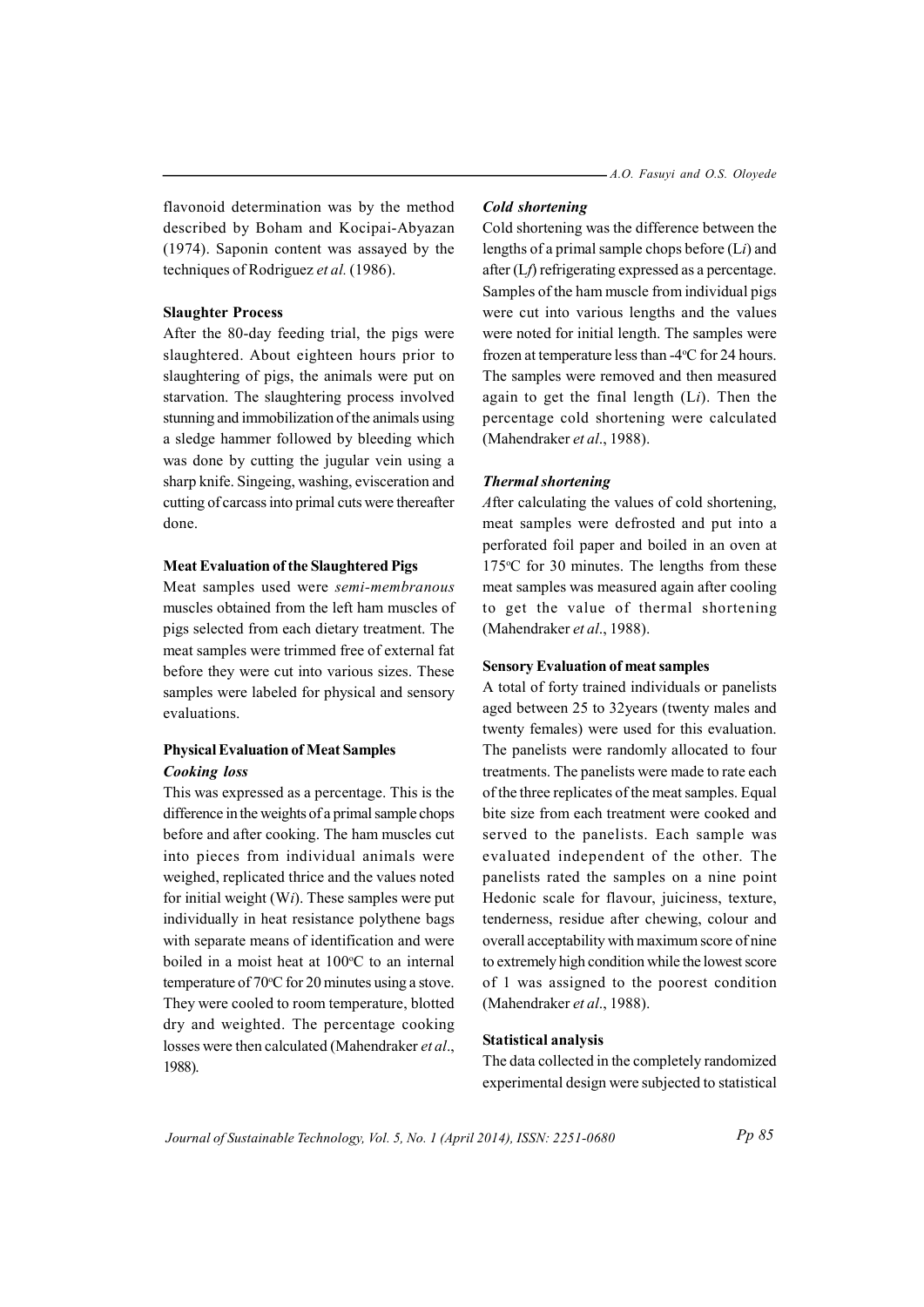analysis using the Minitab Computer Software package (2005 version). The means were compared using the Duncan's Multiple Range Test (DMRT).

Data obtained from the physical characteristics (cooking loss, cold shortening, and thermal

# **RESULTS**

#### **Sensory evaluation**

Sensory evaluation parameters are shown in Table 3. The Hedonic score for flavour of ham samples from experimental pigs decreased (although not significant;  $P>0.05$ ) across the dietary treatments with the highest value of  $6.90\pm0.77$  for the control diet without ETDLM and the lowest value of  $5.00\pm0.49$  for samples from pigs on diet containing 30% ETDLM.

The values obtained for juiciness revealed that meat samples of pigs placed on control diet 1 (without ETDLM inclusion) at 6.80 was not significantly different ( $P>0.05$ ) from ham samples of pigs on diets 2 and 3 (10% and 20% ETDLM inclusion, respectively) at 5.70 and 6.80 score on the Hedonic scale, respectively. However, the lowest juiciness value of  $4.20\pm0.59$  was recorded for ham samples from pigs on diet with 30% ETDLM.

The lowest significant  $(P<0.05)$  ease of fragmentation value of  $4.30\pm0.47$  on the Hedonic scale was obtained for ham samples from pig on 30% ETDLM. Other ease of fragmentation values were higher and similar (P $>0.05$ ) at 6.40 $\pm$ 0.40,  $5.90\pm0.43$  and  $6.80\pm0.20$  for hams from pigs fed diets 1, 2 and 3, respectively. Apparent adhesion followed the same pattern for ease of fragmentation with the lowest significant  $(P<0.05)$  Hedonic value of 3.40 $\pm$ 0.27 obtained for ham samples from pigs on the 30% ETDLM diet. Other apparent adhesion values were higher and similar (P>0.05) at  $6.00\pm0.68$ ,  $5.10\pm0.46$  and 5.80±0.44 for ham samples from pigs on diets 1, 2 and 3, respectively.

The residue after chewing score of  $6.80\pm0.70$ obtained for ham samples from pigs on 30% ETDLM was highest but similar ( $P > 0.05$ ) to scores obtained for meat samples from pigs on control diet 1 (without ETDLM) and diet 3(20%

|                           | <b>Diets</b>                               |                               |                               |                              |  |  |
|---------------------------|--------------------------------------------|-------------------------------|-------------------------------|------------------------------|--|--|
|                           |                                            |                               | 3                             |                              |  |  |
| <b>Sensory evaluation</b> | inclusion levels of ETDLM<br>$\frac{0}{0}$ |                               |                               |                              |  |  |
| <b>Parameters</b>         |                                            | 10                            | 20                            | 30                           |  |  |
| Flavour                   | $6.90 \pm 0.77$                            | $6.20 \pm 0.53$               | $5.50 \pm 0.52$               | $5.00 \pm 0.49$              |  |  |
| Juiciness                 | $6.80 \pm 0.59$ <sup>a</sup>               | $5.70 \pm 0.42$ <sup>ab</sup> | $6.40 \pm 0.52$ <sup>a</sup>  | $4.20 \pm 0.59^b$            |  |  |
| Ease of fragmentation     | $6.40 \pm 0.40^a$                          | $5.90 \pm 0.43^{\circ}$       | $6.80 \pm 0.20$ <sup>a</sup>  | $4.30\pm0.47^b$              |  |  |
| Apparent adhesion         | $6.00 \pm 0.68$ <sup>a</sup>               | $5.10 \pm 0.46$ <sup>a</sup>  | $5.80 \pm 0.44$ <sup>a</sup>  | $3.40 \pm 0.27^b$            |  |  |
| Residue after chewing     | $6.20 \pm 0.70$ <sup>ab</sup>              | $4.90 \pm 0.60^{\circ}$       | $6.00 \pm 0.39$ <sup>ab</sup> | $6.80 \pm 0.70$ <sup>a</sup> |  |  |
| Overall acceptability     | $7.60 \pm 0.22$ <sup>a</sup>               | $6.80 \pm 0.39$ <sup>ab</sup> | $6.10\pm0.35^{b}$             | $4.40 \pm 0.65$ <sup>c</sup> |  |  |
| Colour                    | $7.30 \pm 0.21$ <sup>a</sup>               | $6.80 \pm 0.25$ <sup>a</sup>  | $5.80 \pm 0.20^b$             | $4.20 \pm 0.51$ <sup>c</sup> |  |  |

Table 3: Sensory evaluation of meat samples (ham) of pigs fed varying levels of ensiled Tithonia diversifolia leaf meal (ETDLM)

Means with the same superscripts on the same row are not significantly different  $(P>0.05)$ . Values are expressed in  $Mean \pm standard$  deviation.

Journal of Sustainable Technology, Vol. 5, No. 1 (April 2014), ISSN: 2251-0680

shortening) of meat samples were subjected to descriptive analysis.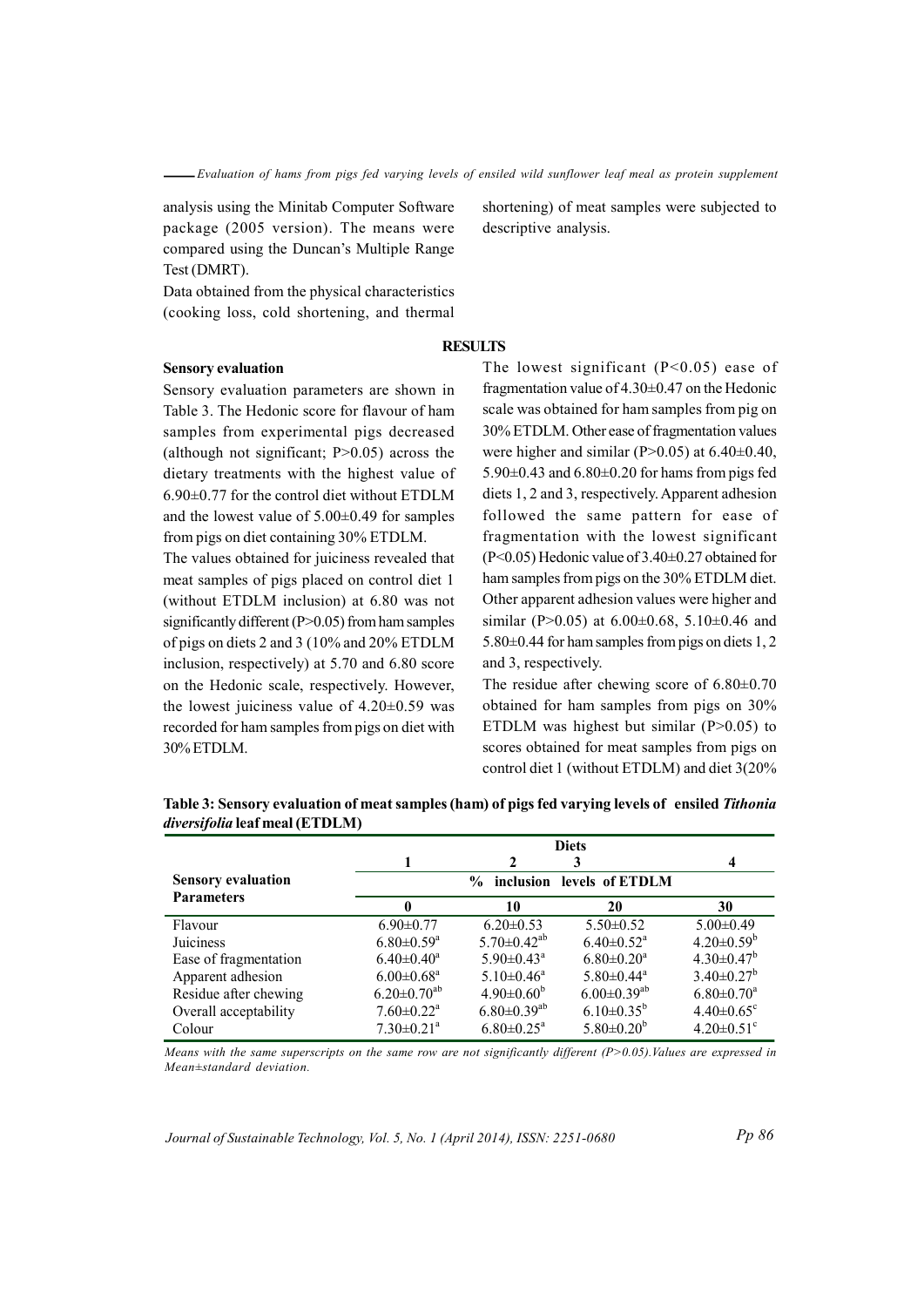ETDLM inclusion) at 6.20 and 6.00 score on the Hedonic scale, respectively.

The acceptability score was highest at  $7.60\pm0.22$ in ham samples from pigs placed on control diet 1 that did not contain ETDLM but similar  $(P>0.05)$  to 6.80 $\pm$ 0.40 obtained for ham samples from pig on 10% ETDLM. Acceptability scores decreased (P<0.05) with increased dietary level  $of **ETDI** M$ 

There was a downward slide of redness colouration of pork samples from pigs placed on the control diet 1 (without ETDLM) to the ham samples of pigs placed on diet 4 (30% ETDLM inclusion). The 4.20±0.51 score obtained for ham samples form pigs on diet containing 30% ETDLM was significantly lower ( $P < 0.05$ ) than scores obtained for ham samples from pigs on other diets. The redness colouration on the Hedonic scale score sheet had the highest score of  $7.30\pm0.21$  for ham samples from pig on the control diet without ETDLM albeit similar  $(P>0.05)$  to 6.80 obtained for ham samples from pig on diet 2 (10% ETDLM inclusion).

## Physical characteristics of ham samples from experimental pigs

Physical characteristics of ham samples from the experimental pigs are illustrated by charts in Figures 1, 2 and 3.

Pork samples from diet 2 (10% ETDLM inclusion) had the highest value of  $54.8 \pm 0.12\%$  cooking loss although similar (P<0.05) to  $50.8 \pm 1.02\%$ obtained for ham samples from pig on the control diet that had no ETDLM. The least value of  $25.0 \pm .32\%$  cooking loss was obtained for ham samples from pigs on the diet containing the highest ETDLM of  $30\pm0.41\%$ . The highest thermal shortening value of  $34.9 \pm 1.12\%$  was obtained for ham samples from pigs on 30% ETDLM diet although similar  $(P>0.05)$  to  $34.8\pm0.58\%$  obtained for ham samples from pigs on 20% ETDLM diet. The lowest thermal shortening value of  $17.3 \pm 1.13\%$  was obtained for ham samples from pigs on the control diet with no ETDLM. There appeared to be progression in values of thermal shortening from the control diet (without ETDLM inclusion) at



Figure 1: Cooking loss (%) of ham samples of experimental pigs fed varying levels of ensiled Tithonia diversifolia leaf meal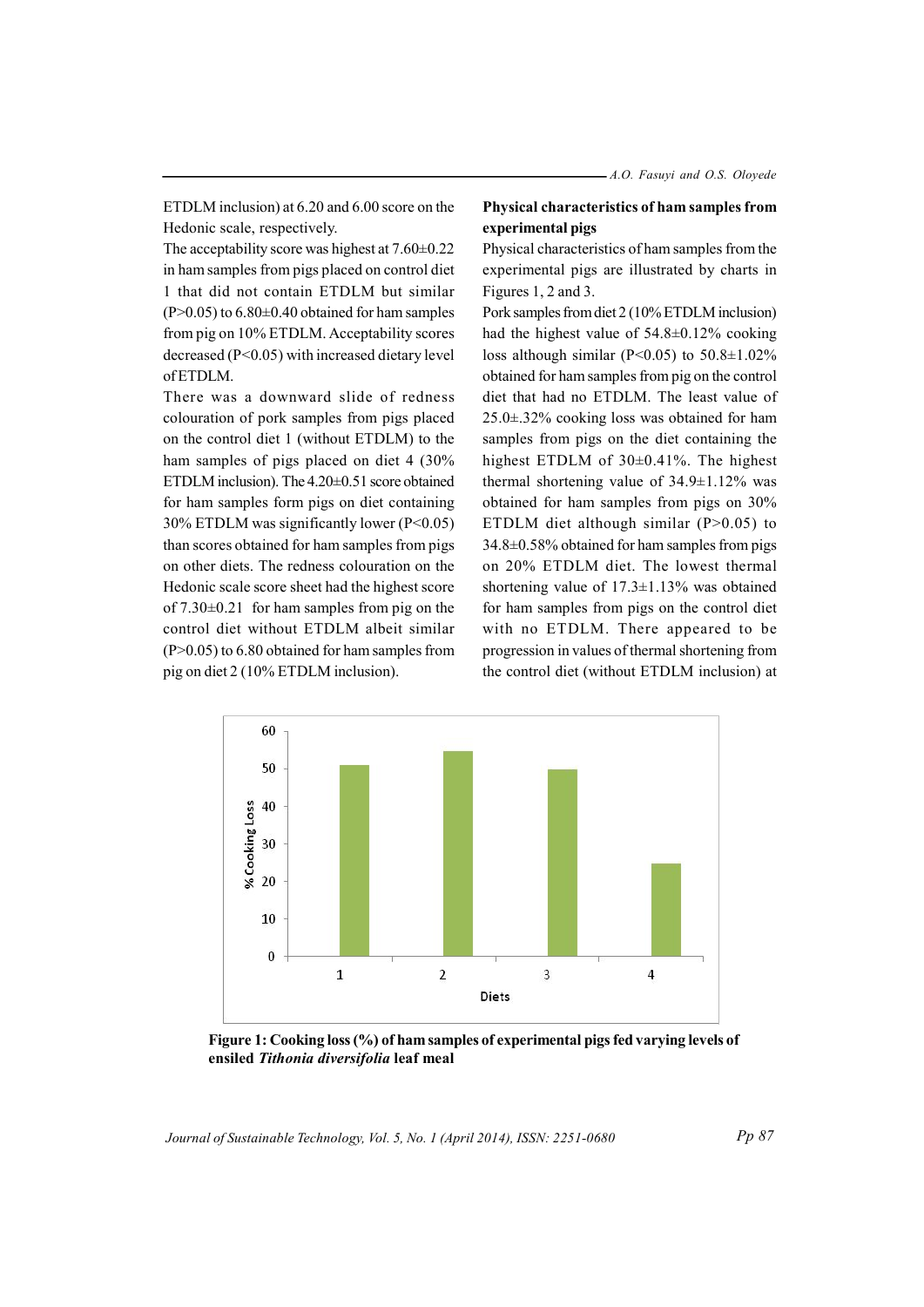Evaluation of hams from pigs fed varying levels of ensiled wild sunflower leaf meal as protein supplement

 $17.3\pm0.34\%$  to the diet containing the highest 30% inclusion of ETDLM at 34.9±0.78%.

The cold shortening value of  $13.0\pm0.14\%$ obtained for meat samples from pigs on the control diet 1 (0% ETDLM) was the highest but similar to  $10.0\pm0.47\%$  obtained for ham samples

from pigs on diet with 10% ETDLM inclusion. The cold shortening value of 4.3±0.23% obtained for ham samples from pigs on 30% was the lowest but also similar (P>0.05) to  $4.4\pm0.34\%$ obtained for ham samples from pigs on diet 3  $(20\%$  ETDLM).



Figure 2: Thermal shortening  $(\%)$  of ham samples of experimental pigs fed varying levels of ensiled Tithonia diversifolia leaf meal



Figure 3: Cold shortening (%) of ham samples of experimental pigs fed varying levels of ensiled Tithonia diversifolia leaf meal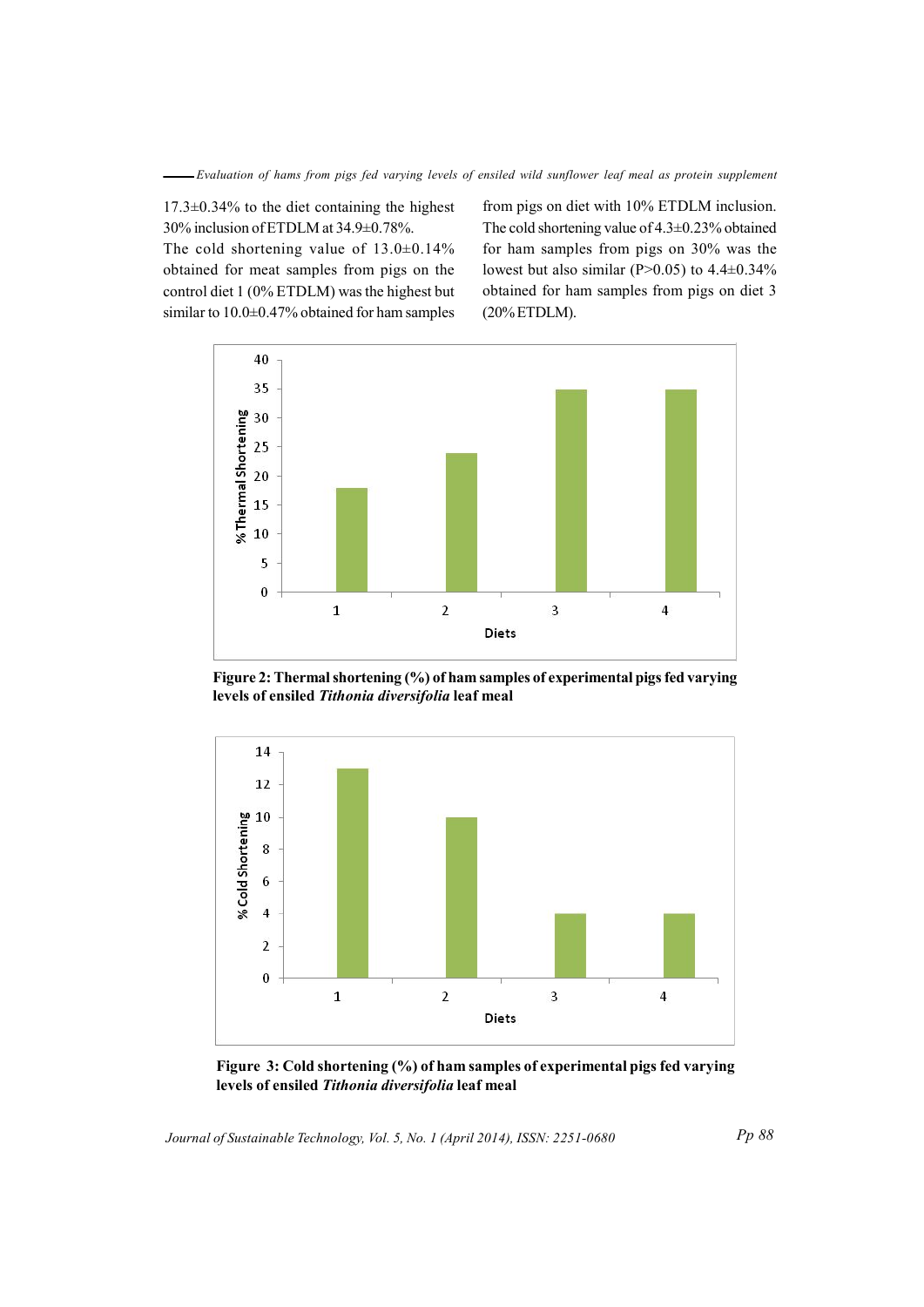#### **DISCUSSION**

#### **Sensory Evaluation**

The similar scores obtained for flavour evaluation in this study indicates that increase in the inclusion levels of ETDLM in the diets had no effect on the flavor of the meat samples. The values in this study was similar to values obtained for flavor observed in sensory evaluation of pigs placed on Tithonia diversifolia leaf meal (TDLM) based diets (Ibitayo, 2010) but higher than values obtained for cooked Gudali meat (Ezekwe et al., 1997).

Juiciness scores obtained for ham samples from pigs fed similar levels of un-fermented Tithonia diversifolia leaf meal were consistently higher (Ibitayo, 2010) compared with ETDLM in the present study. There was the likelihood of interactions favouring meat juiciness in the presence of certain levels of antinutrients in unfermented T. diversifolia leaf meal.

Juiciness of meat depends on the raw meat quality and cooking method (Margit et al., 2003). Juiciness of meat is also directly related to the intramuscular lipid and moisture content of the meat (Cross et al., 1986). Meat juices play a vital role in conveying the overall impression of palatability to the consumers. It therefore suffices that pork samples of pigs placed on 20% ETDLM inclusion in this study which had similar value with pork samples from the control diet may have had relatively high intramuscular lipid and moisture content which was released during chewing to convey the overall impression of palatability.

Ease of fragmentation (EoF), apparent adhesion (AA) and residue after chewing (RAC) are all indices of tenderness of meat. The values obtained for these parameters compared favourably with values obtained for tenderness of local hen cooked at 100°C for 20minutes (Ogungbamigbe, 2007) and also similar to the range of scores of 3.40 to 7.00 for tenderness of pork of pigs placed on diets containing varying inclusion levels of Tithonia diversifolia leaf meal (Ibitayo, 2010). Tenderness could be described as the ease with which the teeth sink into the meat when chewed. It is regarded as the most important sensory attribute affecting meat acceptability (Cross et al., 1986; Quali, 1990 and Warkup et al., 1995). It can also be surmised that pork samples of pigs placed on 20% inclusion of ETDLM had better tenderness quality than other values obtained for hams of pigs on other diets. The acceptability values of ham samples in this study even at the highest ETDLM inclusion of 30% was in agreement with the scores obtained for cured pork (Solomon et al., 1994). The high acceptability scores particularly for ham samples from pigs on 10% and 20% ETDLM were remarkable enough to indicate that inclusion levels of ETDLM even at 20% did not adversely affect the acceptability rating.

The colour score obtained for ham samples from pigs on ETDLM diets were in conformity with previous study on mechanically deboned chicken meat (Perlo et al., 2006). Colour is the first criterion consumers use to judge meat quality and acceptability (Conforth and Cole, 1994).

The Hedonic scale score of 6.80 obtained for pork from pigs on 10% ETDLM inclusion was the highest score among other ETDLM diets suggesting that increased ETDLM in diets did not favour colour acceptability.

#### **Physical Characteristics**

The highest values of cooking loss obtained for meat samples of pigs fed 10% ETDLM inclusion based diets at 54.78% could be due to a greater degree of shrinkage of muscle fibres and protein coagulation (Ashgar and Pearson, 1980).

Cooking loss depends on raw meat quality and it is a combination of liquid and soluble matter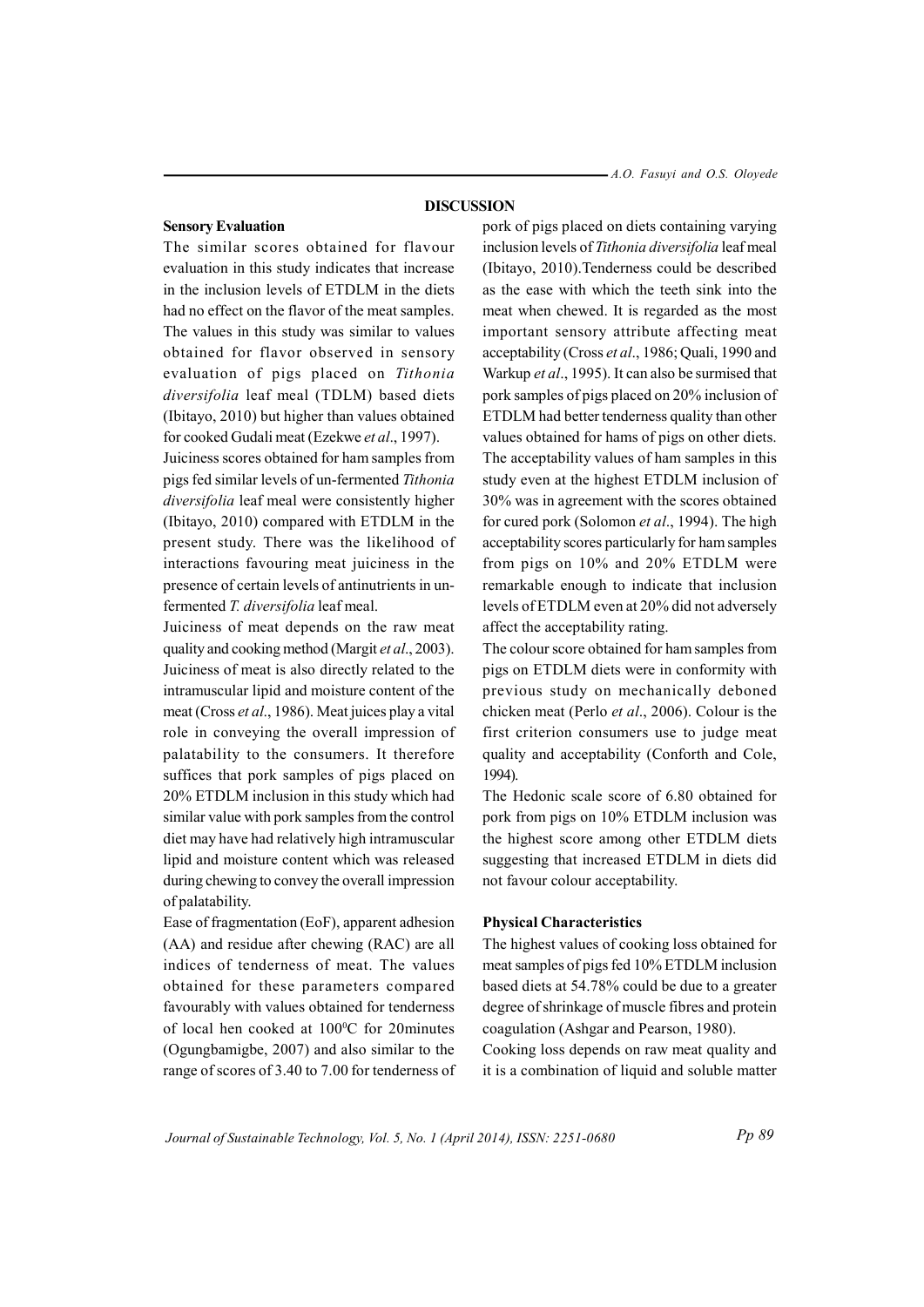which is lost from the meat during cooking. At increasing temperatures the water content of the meat decreases, while fat and protein contents increases indicating that the main part of cooking loss in meat is water due to evaporation of liquid (Heymann et al., 1990).

All investigated sensory and physical characteristics of meat samples obtained in this study indicated favourable disposition of panelists with better ratings than meat obtained from pigs placed on the control diet in which ETDLM was not included and compared favourably with acceptable standards. Sensory evaluation parameters for hams on 20% ETDLM

**REFERENCES** 

- AGBEDE, J. O. and ALETOR, V.A. (2004). Chemical characteristics and protein quality evaluation of leaf protein concentrates from Glyricidia sepium and Leucaena leucocephala. International Journal of Food Science and Technology. 39:253 - 261.
- ASHGAR, A. and PEARSON, A.M. (1980). Influence of ante and post mortem treatment upon muscle composition and meat quality.Advances in Food Research. 26:55-77.
- BALOGUN, A.M. and FETUGA, B.L. (1980). Tannin, phytin and oxalate content of some wild under-utilized crop seeds in Nigeria. Food Chemistry 30:37-43.
- **BOHAM BA, KOCIPAI-ABYAZAN, R. (1974).** Flavonoids and condensed tannins from leaves of Hawaiian vaccinium vaticulatum and V. calvcinium. Pacific Science. 48:458-463.
- CHHAY, T. and PRESTON, T.R. (2005). Effect of water spinach and fresh cassava leaves on growth performance of pig fed a basal diet of broken rice. Livestock Research for Rural Development. Volume 17. Article #76. Retrieved March 19, 2008. http:// www.cipav.org.co/lrrd/lrrd17/7/ chha17076.htm

The increment of the thermal shortening values as ETDLM inclusion increased indicates that there was an increasing contraction on the pork samples due to heat. The decreasing cold shortening values as ETDLM levels in diets increased also indicates a decreasing contraction to cold.

# **CONCLUSION**

diets compared favourably (and higher in few cases) than values obtained for hams on the control diet. Results generally indicated that meat samples of pigs on diets with ETDLM inclusions of 10% and 20% were favoured for flavor, juiciness, ease of fragmentation, overall acceptability and apparent adhesion parameters by the taste panelists.

- CONFORTH, O. and COLE, E.M. (1994). Colour of meat, its basic and importance. Advance in Meat Research Series. Pp 35-77.
- CROSS, H.R., SAVELL, J.W. and FRANCIS, J.J. (1986). National consumer retail beef study. In proceedings 38<sup>th</sup> Annual Reciprocal Meat Conference. 39: 112-114.
- EZEKWE, A. G, OKONKWO, T. M., UKAEGBU, U. G., and SANGODE, A. A. (1997). Preliminary study of meat quality characteristics of young Ndama and Muturu bulls. Nigerian Journal of Animal Production. 24(1): Pp 79-85.
- FAO (1995). Development and promotion value added meat products product document. Common Fund for Commodities. www.common-fund.org/project/ development-and-promotion-of-valueadded-meat-product/
- FASUYLA.O. and ALETOR.V.A. (2005). Varietal composition and functional properties of cassava. (Manihot esculenta, Crantz) leaf meal and leafprotein concentrates. Pakistan Journal of Nutrition., 4(1):43-49.
- FASUYI, A.O., DAIRO, F.A.S., and IBITAYO, **F.J.** (2010). Physicochemical analyses of ensiled wild sunflower (Tithonia diversifolia) leaves with sugar cane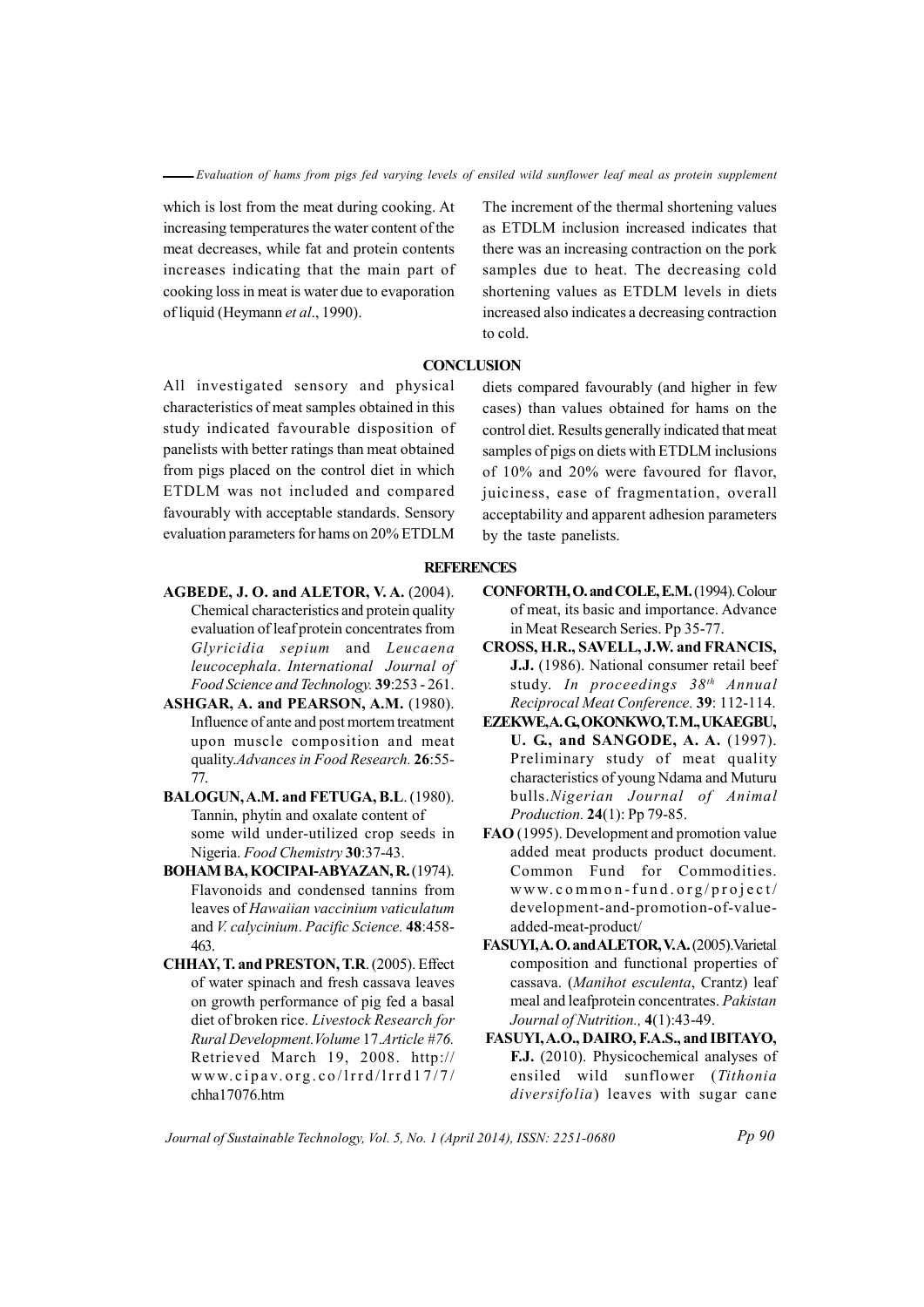-A.O. Fasuyi and O.S. Oloyede

molasses silage additive. Livestock Research for Rural Development 22(02) http://www.cipav.org.co/lrrd/lrrd21/12/ rodr18091.htm

- FASUYI, A.O. and IBITAYO, F.J. (2011): Preliminary analyses and amino acid profile of wild sunflower (Tithonia diversifolia) leaves. International Journal of Biological and Chemical Sciences. 5(1):164-170. http:/ /ajol.info/index.php/ijbcs
- **F.D.A.** (1979). Specific food labeling requirement. Food Drug and Administration. Code of *Federal Regulations* 22(9):101.
- HEYMANN, H.J., HEDRICK, H.B., KARRASCH, M.A., EGGEMAN, M.K. and ELLERSIECK, M. R. (1990). Sensory and chemical characteristics of fresh pork roast cooked to different centre temperatures. Journal of Food Science 55:613-617.
- HARBONE, J.B. (1973). Phytochemical methods: A guide to modern techniques of plant analysis. Chapman & Hall (Distributed in the USA by Halsted Press, a division of John Wiley & Sons, New York.
- IBITAYO, F.J. (2010). Meat evaluation of pigs fed varying levels of Tithoniadiversifolia leaf mealas protein supplement. University of Ado-Ekiti, Department of Animal Production and Health Sciences. Unpublished Masters Thesis. Pp 103-111.
- IKEME, A.I. (1990). Meat Science and Technology. A comprehensive approach. Africana-Fep Publisher Limited, Onisha, Nigeria. Pp 320.
- KATTO, C.I.R. and SALAZAR, A.(1995). Boton de oro (Tithoniadiversifolia(Hemsl) Gray) una fuenteproteicaalternativo para el tropic. Livestock Research for Rural Development  $6:3-6.$
- MAKKAR, A.O.S., and GOODCHILD, A.V. (1996). Qualification of Tannins. A laboratory manual. International Centre for Agriculture Research in Dry Areas (ICARDA), Aleppo, Syria, IV 25.
- MAKOWER, R.V. (1970). Extraction and determination of phytic acid in beans (Phaseolus vulgaris). Cereal Chemistry 47: 288-292
- MOIR, K.W. (1953). The determination of oxalic acid in plants. Queensland Journal of Agricultural Science 10(1):1-3.
- MARGIT DALL AASLYNG, CAMILLA BEJERHOLM, PER ERTBJERG, HANNE, C. BERTRAM, and HENRIK J. ANDERSON (2003). Cooking loss and juiciness of pork in relation to raw meat quality and cooking procedure. Food Ouality and Preference 14:227-288.
- MAHENDRAKER, N.S., KHABADE, V.S. and DANI, N.P. (1988). Studies on the effect of fattening on carcass characteristics and quality of meat from Bannu-lamb. Journal of Food Science and Technology. 25:228-230
- MINITAB COMPUTER SOFTWARE PACKAGE (2005). Version. One-way Analysis of Variance (ANOVA).Developed by Minitab inc.http://www.minitab.com
- OGUNGBAMIGBE, I.M. (2007). Carcass characteristics and meat quality attributes of broilers, spent layers and local hen. Unpublished B.Sc. project, Department of Animal Production and Health Sciences, Faculty of Agricultural Sciences, Ekiti State University, Ado-Ekiti.
- OLAYENI, T.B., FARINU, G.O., TOGUN, V.A., ADEDEJI, O.S. and ADERINOLA, A.O. (2006). Performance and Haematological Characteristics of Weaner Pigs Fed Wild Sunflower (Tithonia diversifoliaHemsl A Grey) Leaf Meal. Journal of Animal and Veterinary Advances 5(6): 499-502.
- PERLO, F., BONATO, P., TEIRA, G., FABRE, R. and KUEIDAR, S. (2006). Physiochemical and Sensory properties of chicken nuggets with mechanical deboned chicken meat: Research note. Meat Science, 72:785-788.
- RANJHAN, S.R. and KRISHNA, G. (1980). Laboratory Manual for Nutrition Research, eds S.R. Ranjhan & G. Krishna Vikas Pub. Co: New Delhi, India.
- RODRIGUEZ, L., BOLAND, J.A.V., GARAYZABAL, J.F.F., TRANCHANT, P., GOMEZ-LUCIA, E., FERRI, E.F.R. and FERNANDEZ, G.S. (1986). Microplate technique to determine haemolytic activity